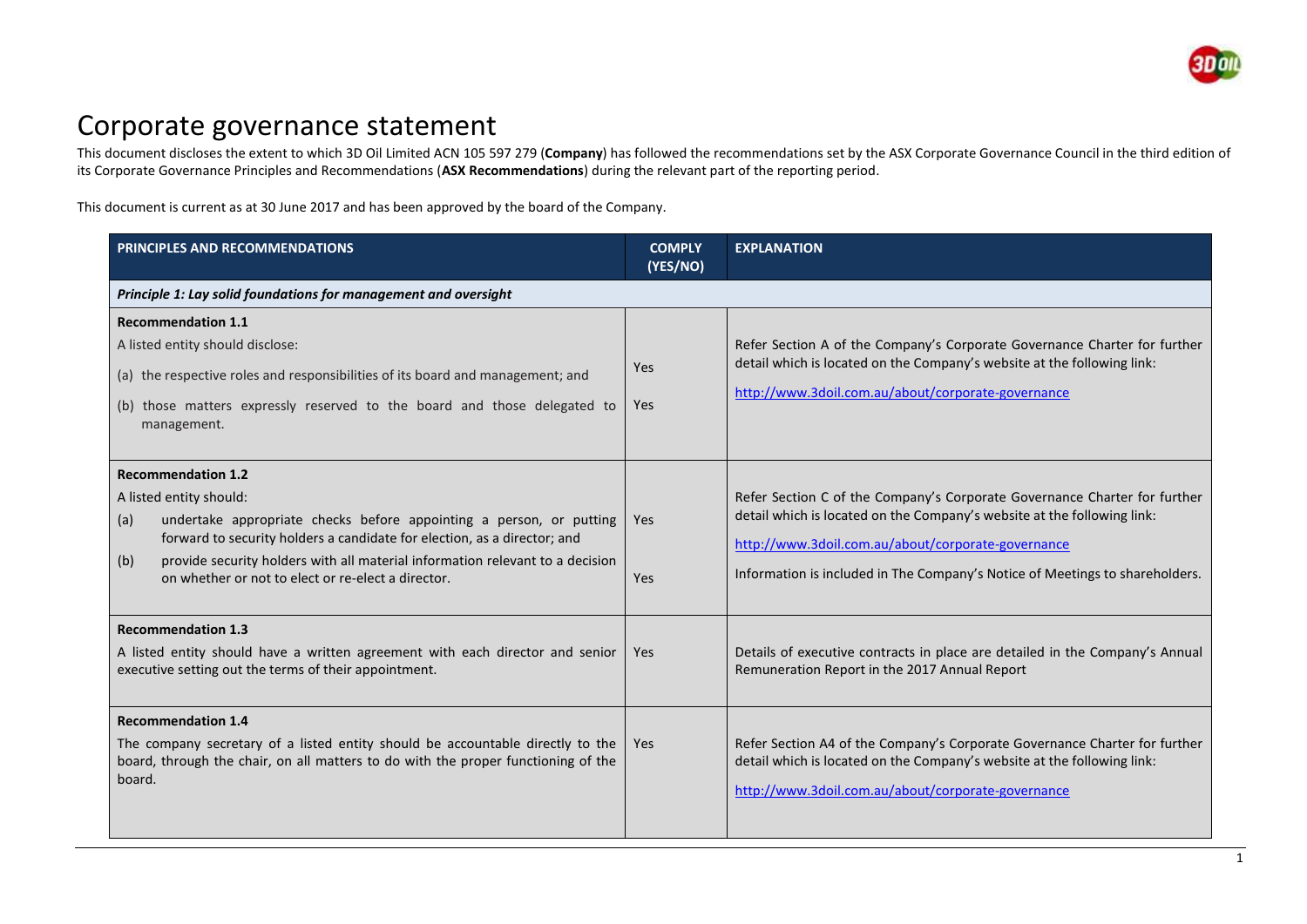

|                   | PRINCIPLES AND RECOMMENDATIONS                                                                                                                                                                                                                                                                                                                                                                                                                                                                                                                                                                                         | <b>COMPLY</b><br>(YES/NO)       | <b>EXPLANATION</b>                                                                                                                                                                                                                                                                                                                                                                                                                                                                                                                                 |
|-------------------|------------------------------------------------------------------------------------------------------------------------------------------------------------------------------------------------------------------------------------------------------------------------------------------------------------------------------------------------------------------------------------------------------------------------------------------------------------------------------------------------------------------------------------------------------------------------------------------------------------------------|---------------------------------|----------------------------------------------------------------------------------------------------------------------------------------------------------------------------------------------------------------------------------------------------------------------------------------------------------------------------------------------------------------------------------------------------------------------------------------------------------------------------------------------------------------------------------------------------|
| (a)<br>(b)<br>(c) | <b>Recommendation 1.5</b><br>A listed entity should:<br>have a diversity policy which includes requirements for the board:<br>to set measurable objectives for achieving gender diversity; and<br>(i)<br>to assess annually both the objectives and the entity's progress in<br>(ii)<br>achieving them;<br>disclose that policy or a summary or it; and<br>disclose as at the end of each reporting period:<br>the measurable objectives for achieving gender diversity set by the<br>(i)<br>board in accordance with the entity's diversity policy and its progress<br>towards achieving them; and<br>either:<br>(ii) | Yes<br>Yes                      | Refer to the Company's Diversity Policy for further detail which is located on<br>the Company's website at the following link:<br>http://www.3doil.com.au/about/corporate-governance<br>Refer to the Company's Diversity Policy for further detail which is located on<br>the Company's website at the following link:<br>http://www.3doil.com.au/about/corporate-governance<br>The proportion of women on the board, women in senior executive positions<br>and women employees in the whole organisation as at reporting date was as<br>follows: |
|                   | the respective proportions of men and women on the board, in<br>(A)<br>senior executive positions and across the whole organisation<br>(including how the entity has defined "senior executive" for<br>these purposes); or<br>the entity's "Gender Equality Indicators", as defined in the<br>(B)<br>Workplace Gender Equality Act 2012.                                                                                                                                                                                                                                                                               | Yes<br><b>Not</b><br>applicable | <b>Senior</b><br>executive<br>Whole<br>positions<br>organisation<br><b>Board</b><br>Gender<br>No of<br>$\Omega$<br>$\mathbf{1}$<br>2<br>women<br>0%<br>% women<br>25%<br>33%                                                                                                                                                                                                                                                                                                                                                                       |
| (a)<br>(b)        | <b>Recommendation 1.6</b><br>A listed entity should:<br>have and disclose a process for periodically evaluating the performance of<br>the board, its committees and individual directors; and<br>disclose in relation to each reporting period, whether a performance<br>evaluation was undertaken in the reporting period in accordance with that<br>process.                                                                                                                                                                                                                                                         | Yes<br>Yes                      | Refer Section C of the Company's Corporate Governance Charter for further<br>detail which is located on the Company's website at the following link:<br>http://www.3doil.com.au/about/corporate-governance<br>No performance evaluation was undertaken during the period to June 2017.<br>This is partly due to the board changes which occurred in October 2016. This<br>review will be completed each financial year going forward.                                                                                                              |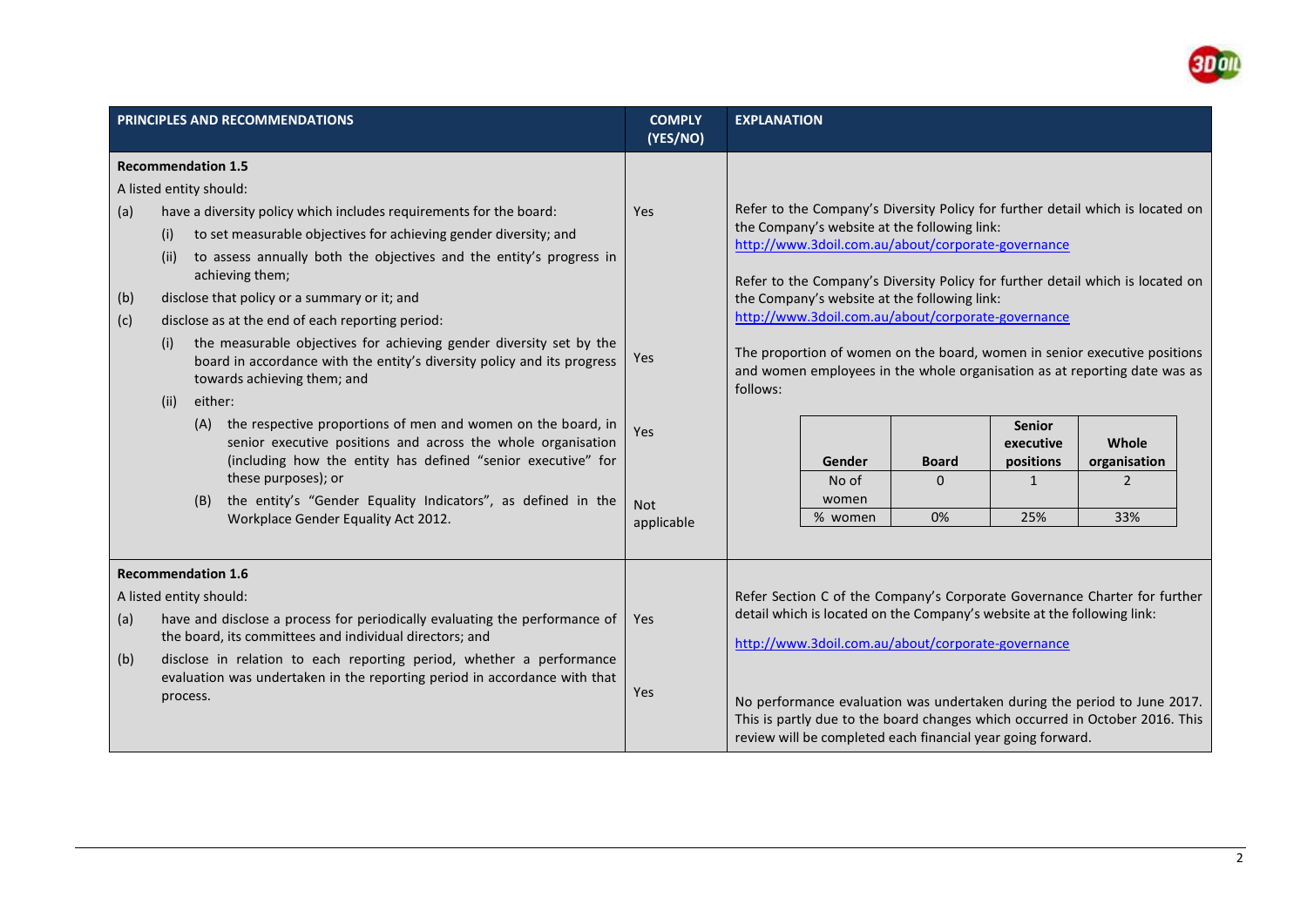

|            | PRINCIPLES AND RECOMMENDATIONS                                                                                                                                                                                                                                                                                                                                                                                                                                                                                                                                                                                                                                                                                                                                                                                                                                                                     | <b>COMPLY</b><br>(YES/NO)                                                      | <b>EXPLANATION</b>                                                                                                                                                                                                                                                                                                                                                                                                                                                  |
|------------|----------------------------------------------------------------------------------------------------------------------------------------------------------------------------------------------------------------------------------------------------------------------------------------------------------------------------------------------------------------------------------------------------------------------------------------------------------------------------------------------------------------------------------------------------------------------------------------------------------------------------------------------------------------------------------------------------------------------------------------------------------------------------------------------------------------------------------------------------------------------------------------------------|--------------------------------------------------------------------------------|---------------------------------------------------------------------------------------------------------------------------------------------------------------------------------------------------------------------------------------------------------------------------------------------------------------------------------------------------------------------------------------------------------------------------------------------------------------------|
| (a)<br>(b) | <b>Recommendation 1.7</b><br>A listed entity should:<br>have and disclose a process for periodically evaluating the performance of<br>its senior executives; and<br>disclose in relation to each reporting period, whether a performance<br>evaluation was undertaken in the reporting period in accordance with that<br>process.                                                                                                                                                                                                                                                                                                                                                                                                                                                                                                                                                                  | Yes<br>Yes                                                                     | Refer Section C of the Company's Corporate Governance Charter for<br>further detail which is located on the Company's website at the following<br>link:<br>http://www.3doil.com.au/about/corporate-governance<br>No performance evaluation was undertaken during the period to June<br>2017. This is partly due to the board changes which occurred in October<br>2016. This review will be completed each financial year going forward.                            |
|            | Principle 2: Structure the board to add value                                                                                                                                                                                                                                                                                                                                                                                                                                                                                                                                                                                                                                                                                                                                                                                                                                                      |                                                                                |                                                                                                                                                                                                                                                                                                                                                                                                                                                                     |
| (a)<br>(b) | <b>Recommendation 2.1</b><br>The board of a listed entity should:<br>have a nomination committee which:<br>has at least three members, a majority of whom are independent<br>(i)<br>directors; and<br>is chaired by an independent director,<br>(ii)<br>and disclose:<br>the charter of the committee;<br>(iii)<br>the members of the committee; and<br>(iv)<br>as at the end of each reporting period, the number of times the<br>(v)<br>committee met throughout the period and the individual<br>attendances of the members at those meetings; or<br>if it does not have a nomination committee, disclose that fact and the<br>processes it employs to address board succession issues and to ensure that<br>the board has the appropriate balance of skills, experience, independence<br>and knowledge of the entity to enable it to discharge its duties and<br>responsibilities effectively. | $(a)$ No<br>(i) N/A<br>(ii) N/A<br>(iii) N/A<br>(iv) N/A<br>(v) N/A<br>(b) Yes | Due to the size of the Company and its Board, the Board will fulfil the roles<br>and responsibilities in relation to nomination.<br>Refer Section C of the Company's Corporate Governance Charter for<br>further detail which is located on the Company's website at the following<br>link:<br>http://www.3doil.com.au/about/corporate-governance<br>The Company intends to disclose the matters contemplated by<br>Recommendation 2.1(b) in future annual reports. |
|            | <b>Recommendation 2.2</b><br>A listed entity should have and disclose a board skill matrix setting out the mix of<br>skills and diversity that the board currently has or is looking to achieve in its<br>membership.                                                                                                                                                                                                                                                                                                                                                                                                                                                                                                                                                                                                                                                                              | <b>Yes</b>                                                                     | The Company has a Board mix of technical, legal, financial and commercial<br>experience.                                                                                                                                                                                                                                                                                                                                                                            |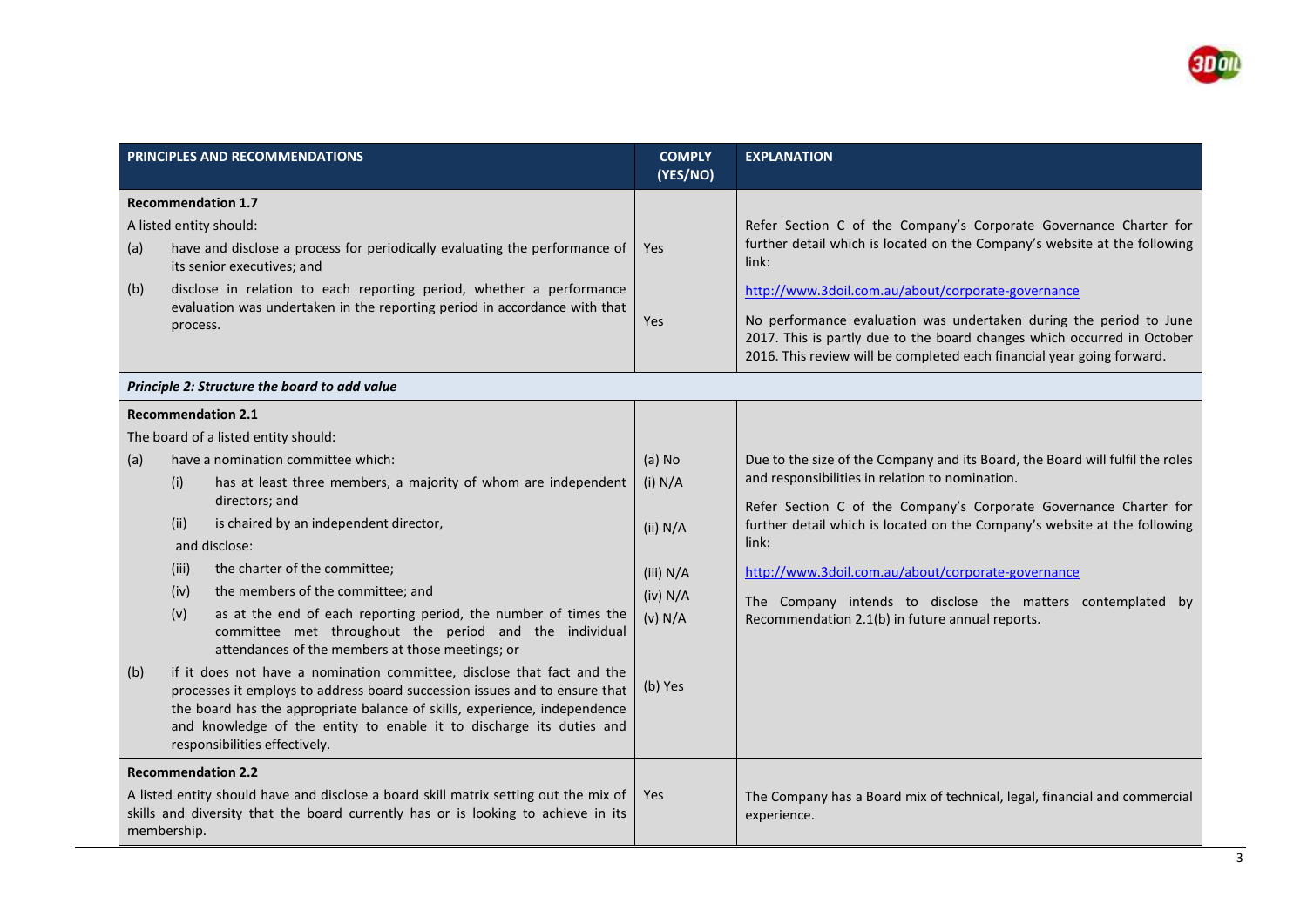

|                   | PRINCIPLES AND RECOMMENDATIONS                                                                                                                                                                                                                                                                                                                                                                                                                                                                                                                                             | <b>COMPLY</b><br>(YES/NO) | <b>EXPLANATION</b>                                                                                                                                                                                                                                                                                                                                                                                                                                                                                                                                                                                                                                                                                                                                                                                                                                                                                                                                                                                                                                                                                                                                                                                |
|-------------------|----------------------------------------------------------------------------------------------------------------------------------------------------------------------------------------------------------------------------------------------------------------------------------------------------------------------------------------------------------------------------------------------------------------------------------------------------------------------------------------------------------------------------------------------------------------------------|---------------------------|---------------------------------------------------------------------------------------------------------------------------------------------------------------------------------------------------------------------------------------------------------------------------------------------------------------------------------------------------------------------------------------------------------------------------------------------------------------------------------------------------------------------------------------------------------------------------------------------------------------------------------------------------------------------------------------------------------------------------------------------------------------------------------------------------------------------------------------------------------------------------------------------------------------------------------------------------------------------------------------------------------------------------------------------------------------------------------------------------------------------------------------------------------------------------------------------------|
|                   | <b>Recommendation 2.3</b><br>A listed entity should disclose:                                                                                                                                                                                                                                                                                                                                                                                                                                                                                                              |                           | The Board consists of three Directors, two of which (being Leo De Maria<br>and Ian Tchacos) are independent non-executive directors.                                                                                                                                                                                                                                                                                                                                                                                                                                                                                                                                                                                                                                                                                                                                                                                                                                                                                                                                                                                                                                                              |
| (a)<br>(b)<br>(c) | the names of the directors considered by the board to be independent<br>directors;<br>if a director has an interest, position, association or relationship of the type<br>described in Box 2.3 of the ASX Corporate Governance Principles and<br>Recommendation (3rd Edition), but the board is of the opinion that it does<br>not compromise the independence of the director, the nature of the<br>interest, position, association or relationship in question and an explanation<br>of why the board is of that opinion; and<br>the length of service of each director. | Yes<br>Yes<br><b>Yes</b>  | The Board considers each non-executive director to be independent<br>having regard to the indicia in Box 2.3 in the ASX Recommendations. The<br>Board has considered the holdings of shares in the Company by each non-<br>executive director and is of the opinion that their respective interests in<br>shares would not materially interfere with, or could be reasonably<br>perceived to interfere with, the independent exercise of their judgement<br>in their position as a Director. The Board also considers that Leo De Maria<br>and Ian Tchacos are otherwise free from any business or other<br>relationship that could materially interfere with, or reasonably be<br>perceived to interfere with, the independent exercise of their judgement,<br>and that each of these Directors is able to fulfil the role of independent<br>Director for the purposes of the ASX Recommendations.<br>The other Directors are currently considered by the Board to not be<br>independent on the basis that they have also engaged in executive<br>management roles.<br>The lengths of service are as follows:<br>Noel Newell (10 years 7 months)<br>$\bullet$<br>Leo De Maria (2 years 8 months) |
|                   |                                                                                                                                                                                                                                                                                                                                                                                                                                                                                                                                                                            |                           | Ian Tchacos (8 months)                                                                                                                                                                                                                                                                                                                                                                                                                                                                                                                                                                                                                                                                                                                                                                                                                                                                                                                                                                                                                                                                                                                                                                            |
|                   | <b>Recommendation 2.4</b><br>A majority of the board of a listed entity should be independent directors.                                                                                                                                                                                                                                                                                                                                                                                                                                                                   | Yes                       | As noted above in Recommendation 2.3, the Board is composed of two<br>non-executive independent directors.                                                                                                                                                                                                                                                                                                                                                                                                                                                                                                                                                                                                                                                                                                                                                                                                                                                                                                                                                                                                                                                                                        |
|                   | <b>Recommendation 2.5</b>                                                                                                                                                                                                                                                                                                                                                                                                                                                                                                                                                  |                           |                                                                                                                                                                                                                                                                                                                                                                                                                                                                                                                                                                                                                                                                                                                                                                                                                                                                                                                                                                                                                                                                                                                                                                                                   |
|                   | The chair of the board of a listed entity should be an independent director and, in<br>particular, should not be the same person as the CEO of the entity.                                                                                                                                                                                                                                                                                                                                                                                                                 | No                        | Managing Director, Noel Newell was appointed as Acting Executive<br>Chairman following the resignation of Campbell Horsfall during the<br>financial year. Noel Newell is a non-independent director.                                                                                                                                                                                                                                                                                                                                                                                                                                                                                                                                                                                                                                                                                                                                                                                                                                                                                                                                                                                              |
|                   |                                                                                                                                                                                                                                                                                                                                                                                                                                                                                                                                                                            |                           | The roles of Chairman and Chief Executive Officer are currently not<br>exercised by different individuals.                                                                                                                                                                                                                                                                                                                                                                                                                                                                                                                                                                                                                                                                                                                                                                                                                                                                                                                                                                                                                                                                                        |
|                   |                                                                                                                                                                                                                                                                                                                                                                                                                                                                                                                                                                            |                           | The Company understands that under the ASX Corporate Governance<br>Principles and Recommendations that the chair of the board of a listed                                                                                                                                                                                                                                                                                                                                                                                                                                                                                                                                                                                                                                                                                                                                                                                                                                                                                                                                                                                                                                                         |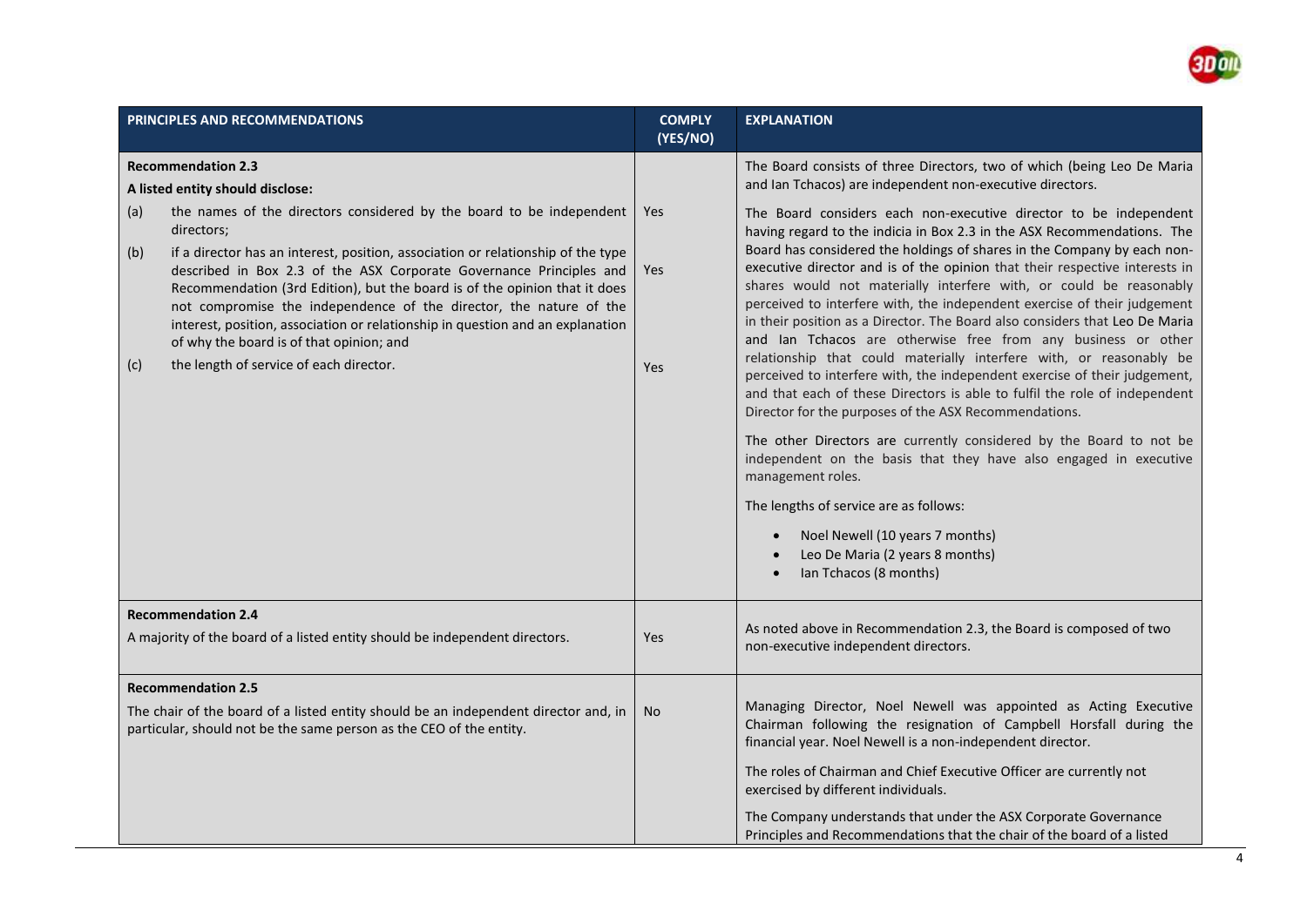

|     | PRINCIPLES AND RECOMMENDATIONS<br><b>Recommendation 2.6</b><br>A listed entity should have a program for inducting new directors and providing                                             | <b>COMPLY</b><br>(YES/NO)<br><b>Yes</b> | entity should be an independent director and, in particular, should not be<br>the same person as the CEO of the entity.<br>The Company is continuing to assess its Board composition, and will work<br>towards compliying with this recommendation in future periods.<br><b>EXPLANATION</b><br>Refer Section A of the Company's Corporate Governance Charter for<br>further detail which is located on the Company's website at the following<br>link: |
|-----|--------------------------------------------------------------------------------------------------------------------------------------------------------------------------------------------|-----------------------------------------|--------------------------------------------------------------------------------------------------------------------------------------------------------------------------------------------------------------------------------------------------------------------------------------------------------------------------------------------------------------------------------------------------------------------------------------------------------|
|     | appropriate professional development opportunities for continuing directors to<br>develop and maintain the skills and knowledge needed to perform their role as a<br>director effectively. |                                         | http://www.3doil.com.au/about/corporate-governance                                                                                                                                                                                                                                                                                                                                                                                                     |
|     | Principle 3: Act ethically and responsibly                                                                                                                                                 |                                         |                                                                                                                                                                                                                                                                                                                                                                                                                                                        |
|     | <b>Recommendation 3.1</b>                                                                                                                                                                  |                                         |                                                                                                                                                                                                                                                                                                                                                                                                                                                        |
| (a) | A listed entity should:<br>have a code of conduct for its directors, senior executives and employees;<br>and                                                                               | Yes to all                              | Refer Section A of the Company's Corporate Governance Charter for<br>further detail which is located on the Company's website at the following<br>link:                                                                                                                                                                                                                                                                                                |
| (b) | disclose that code or a summary of it.                                                                                                                                                     |                                         | http://www.3doil.com.au/about/corporate-governance                                                                                                                                                                                                                                                                                                                                                                                                     |
|     | Principle 4: Safeguard integrity in financial reporting                                                                                                                                    |                                         |                                                                                                                                                                                                                                                                                                                                                                                                                                                        |
|     | <b>Recommendation 4.1</b>                                                                                                                                                                  |                                         |                                                                                                                                                                                                                                                                                                                                                                                                                                                        |
|     | The board of a listed entity should:                                                                                                                                                       |                                         |                                                                                                                                                                                                                                                                                                                                                                                                                                                        |
| (a) | have an audit committee which:                                                                                                                                                             | <b>Yes</b>                              | The Company has established an audit committee which consists of two                                                                                                                                                                                                                                                                                                                                                                                   |
| (i) | has at least three members, all of whom are non-executive directors<br>and a majority of whom are independent directors; and                                                               | No                                      | members who are non-executive directors. The members are Leo De<br>Maria, and Ian Tchacos. The audit committee is chaired by Mr Leo De<br>Maria and he is an independent non-executive director.                                                                                                                                                                                                                                                       |
|     | is chaired by an independent director, who is not the chair of the<br>board,                                                                                                               | Yes                                     | Due to the size of the Company and its Board, the Board will fulfil the roles                                                                                                                                                                                                                                                                                                                                                                          |
|     | and disclose:                                                                                                                                                                              |                                         | and responsibilities in relation to audit.                                                                                                                                                                                                                                                                                                                                                                                                             |
|     | the charter of the committee;<br>(iii)                                                                                                                                                     | Yes                                     |                                                                                                                                                                                                                                                                                                                                                                                                                                                        |
|     | the relevant qualifications and experience of the members of the<br>(iv)<br>committee; and                                                                                                 | Yes                                     | Refer Section B of the Company's Corporate Governance Charter for<br>further detail which is located on the Company's website at the following                                                                                                                                                                                                                                                                                                         |
| (v) | in relation to each reporting period, the number of times the<br>committee met throughout the period and the individual<br>attendances of the members at those meetings; or                | Yes                                     | link:<br>http://www.3doil.com.au/about/corporate-governance                                                                                                                                                                                                                                                                                                                                                                                            |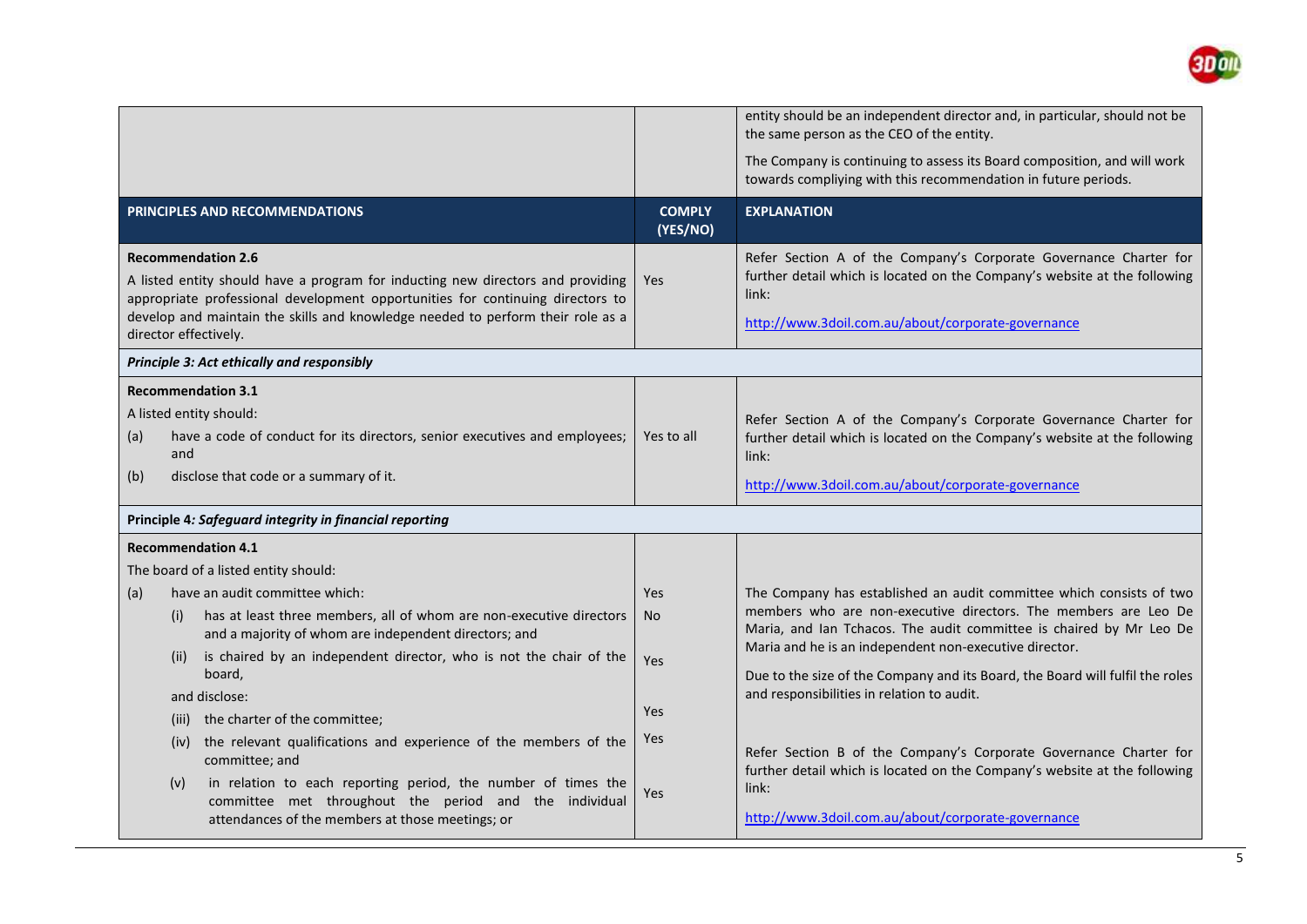

| (b)<br>if it does not have an audit committee, disclose that fact and the processes<br>it employs that independently verify and safeguard the integrity of its<br>financial reporting, including the processes for the appointment and<br>removal of the external auditor and the rotation of the audit engagement<br>partner.                                                                                                                                                                                                                                                                          | N/A                       | Refer to 2017 Annual Report<br>Refer to 2017 Annual Report                                                                                                                                                      |  |
|---------------------------------------------------------------------------------------------------------------------------------------------------------------------------------------------------------------------------------------------------------------------------------------------------------------------------------------------------------------------------------------------------------------------------------------------------------------------------------------------------------------------------------------------------------------------------------------------------------|---------------------------|-----------------------------------------------------------------------------------------------------------------------------------------------------------------------------------------------------------------|--|
| PRINCIPLES AND RECOMMENDATIONS                                                                                                                                                                                                                                                                                                                                                                                                                                                                                                                                                                          | <b>COMPLY</b><br>(YES/NO) | <b>EXPLANATION</b>                                                                                                                                                                                              |  |
| <b>Recommendation 4.2</b><br>The board of a listed entity should, before it approves the entity's financial<br>statements for a financial period, receive from its CEO and CFO a declaration that<br>the financial records of the entity have been properly maintained and that the<br>financial statements comply with the appropriate accounting standards and give a<br>true and fair view of the financial position and performance of the entity and that<br>the opinion has been formed on the basis of a sound system of risk management<br>and internal control which is operating effectively. | Yes                       | The CEO and Company Secretary execute Section 295A declarations and<br>submit to the Audit Committee and Board prior to approving the Annual<br>Report.                                                         |  |
| <b>Recommendation 4.3</b><br>A listed entity that has an AGM should ensure that its external auditor attends its<br>AGM and is available to answer questions from security holders relevant to the<br>audit.                                                                                                                                                                                                                                                                                                                                                                                            | Yes                       | The Auditor attends the Company Annual General Meeting                                                                                                                                                          |  |
| Principle 5: Make timely and balanced disclosure                                                                                                                                                                                                                                                                                                                                                                                                                                                                                                                                                        |                           |                                                                                                                                                                                                                 |  |
| <b>Recommendation 5.1</b><br>A listed entity should:<br>have a written policy for complying with its continuous disclosure<br>(a)<br>obligations under the Listing Rules; and<br>disclose that policy or a summary of it.<br>(b)                                                                                                                                                                                                                                                                                                                                                                        | Yes<br>Yes                | Refer Section E16 of the Company's Corporate Governance Charter for<br>further detail which is located on the Company's website at the following<br>link:<br>http://www.3doil.com.au/about/corporate-governance |  |
| Principle 6: Respect the rights of security holders                                                                                                                                                                                                                                                                                                                                                                                                                                                                                                                                                     |                           |                                                                                                                                                                                                                 |  |
| <b>Recommendation 6.1</b><br>A listed entity should provide information about itself and its governance to<br>investors via its website.                                                                                                                                                                                                                                                                                                                                                                                                                                                                | <b>Yes</b>                | Refer to the Company's website at the following link:<br>http://www.3doil.com.au/about/corporate-governance                                                                                                     |  |
| <b>Recommendation 6.2</b><br>A listed entity should design and implement an investor relations program to                                                                                                                                                                                                                                                                                                                                                                                                                                                                                               | Yes                       | Refer Section E16 of the Company's Corporate Governance Charter for<br>further detail which is located on the Company's website at the following                                                                |  |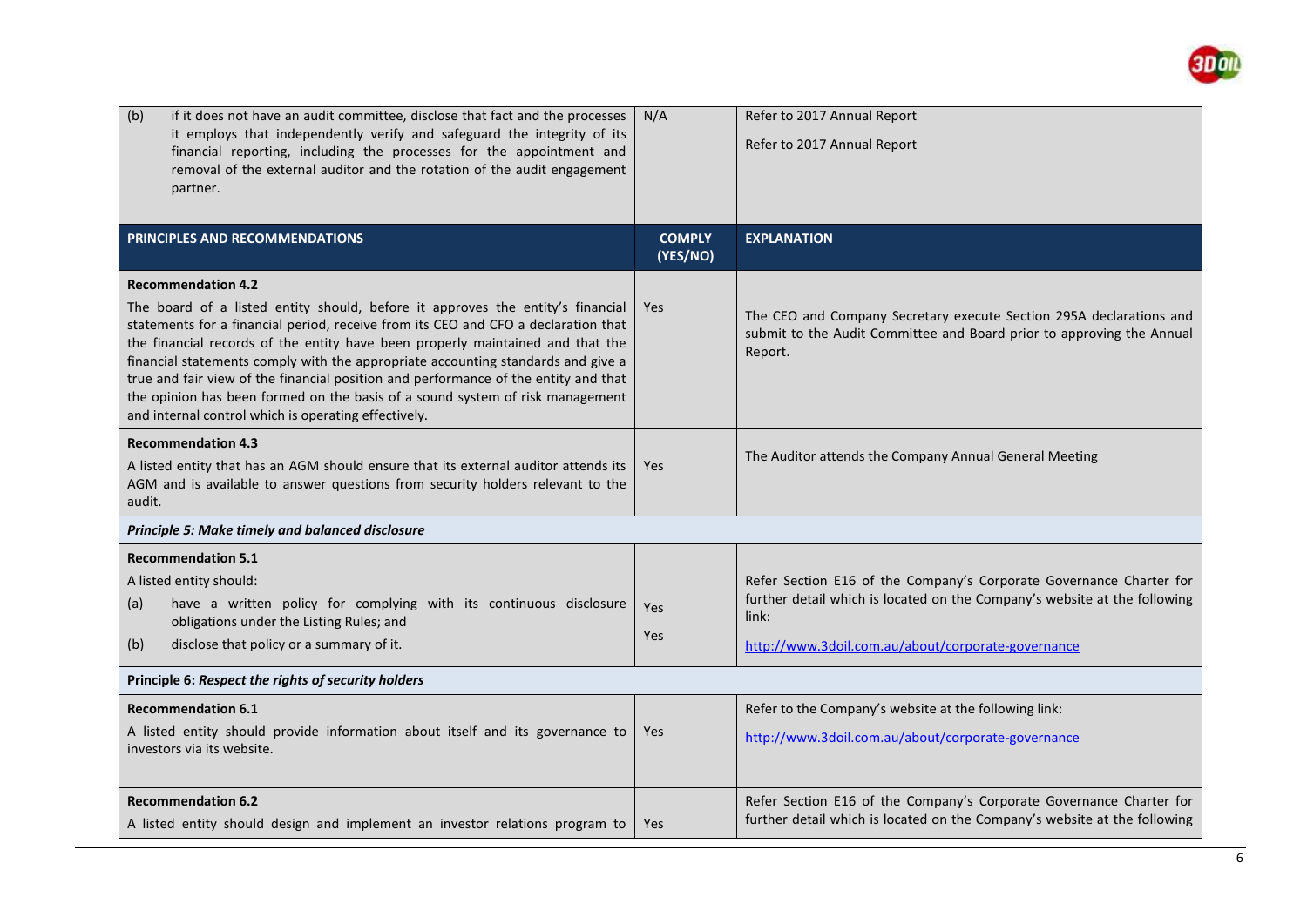

| facilitate effective two-way communication with investors.                                                                                                                                                                                                                                                                                                                                                                                                                                                                                                                                                                                                                                                                                                                           |                                                                              | link:<br>http://www.3doil.com.au/about/corporate-governance                                                                                                                                                                                                                                                                                                                                                                                                   |
|--------------------------------------------------------------------------------------------------------------------------------------------------------------------------------------------------------------------------------------------------------------------------------------------------------------------------------------------------------------------------------------------------------------------------------------------------------------------------------------------------------------------------------------------------------------------------------------------------------------------------------------------------------------------------------------------------------------------------------------------------------------------------------------|------------------------------------------------------------------------------|---------------------------------------------------------------------------------------------------------------------------------------------------------------------------------------------------------------------------------------------------------------------------------------------------------------------------------------------------------------------------------------------------------------------------------------------------------------|
| <b>Recommendation 6.3</b><br>A listed entity should disclose the policies and processes it has in place to facilitate<br>and encourage participation at meetings of security holders.                                                                                                                                                                                                                                                                                                                                                                                                                                                                                                                                                                                                | Yes                                                                          | This is disclosed in the Company's Notice of Meetings when dispatched to<br><b>Shareholders</b>                                                                                                                                                                                                                                                                                                                                                               |
| PRINCIPLES AND RECOMMENDATIONS                                                                                                                                                                                                                                                                                                                                                                                                                                                                                                                                                                                                                                                                                                                                                       | <b>COMPLY</b><br>(YES/NO)                                                    | <b>EXPLANATION</b>                                                                                                                                                                                                                                                                                                                                                                                                                                            |
| <b>Recommendation 6.4</b><br>A listed entity should give security holders the option to receive communications<br>from, and send communications to, the entity and its security registry<br>electronically.<br>Principle 7: Recognise and manage risk                                                                                                                                                                                                                                                                                                                                                                                                                                                                                                                                | Yes                                                                          | This is implemented by the Company's Share Registry                                                                                                                                                                                                                                                                                                                                                                                                           |
| <b>Recommendation 7.1</b><br>The board of a listed entity should:<br>have a committee or committees to oversee risk, each of which:<br>(a)<br>has at least three members, a majority of whom are independent<br>(i)<br>directors; and<br>is chaired by an independent director,<br>(ii)<br>and disclose:<br>(iii) the charter of the committee;<br>the members of the committee; and<br>(iv)<br>as at the end of each reporting period, the number of times the<br>(v)<br>committee met throughout the period and the individual attendances<br>of the members at those meetings; or<br>if it does not have a risk committee or committees that satisfy (a) above,<br>(b)<br>disclose that fact and the process it employs for overseeing the entity's risk<br>management framework. | (a) No<br>(i) N/A<br>(ii) N/A<br>(iii) N/A<br>(iv) N/A<br>(v) N/A<br>(b) N/A | Due to the size of the Company and its Board, the Board will fulfil the roles<br>and responsibilities in relation to risk.<br>Refer Section B of the Company's Corporate Governance Charter for<br>further detail which is located on the Company's website at the following<br>link:<br>http://www.3doil.com.au/about/corporate-governance<br>The Company intends to disclose the matters contemplated by<br>Recommendation 7.1(b) in future annual reports. |
| <b>Recommendation 7.2</b><br>The board or a committee of the board should:<br>review the entity's risk management framework with management at least<br>(a)<br>annually to satisfy itself that it continues to be sound, to determine<br>whether there have been any changes in the material business risks the<br>entity faces and to ensure that they remain within the risk appetite set by                                                                                                                                                                                                                                                                                                                                                                                       | Yes to all                                                                   | The Company regularly undertake reviews of its risk management<br>framework to establish an effective and efficient system for:<br>identifying, assessing, monitoring and managing risk; and<br>(i)                                                                                                                                                                                                                                                           |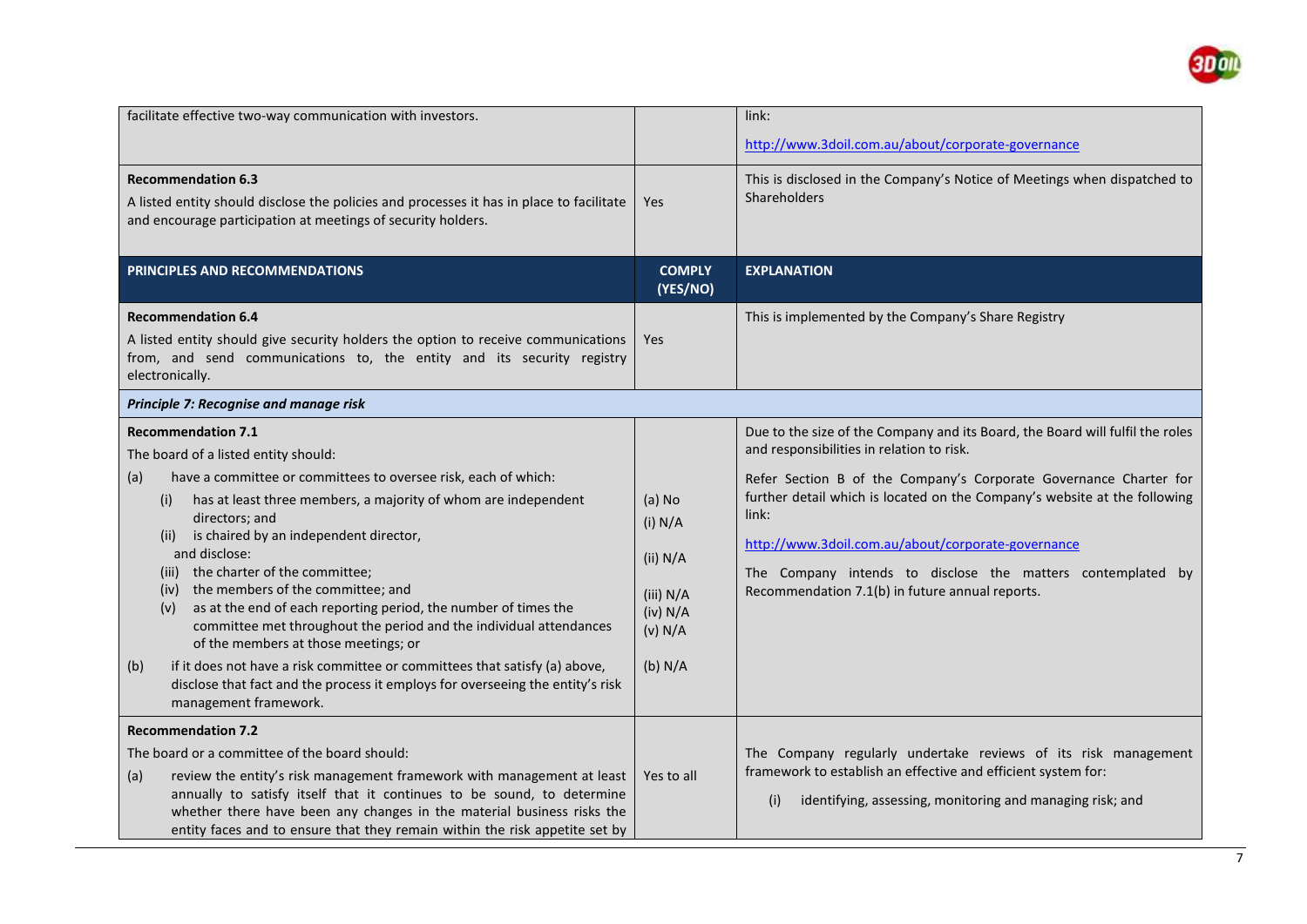

| the board; and                                                                                  | disclosing any material change to the Group's risk profile.<br>(ii)                                                                                        |
|-------------------------------------------------------------------------------------------------|------------------------------------------------------------------------------------------------------------------------------------------------------------|
| disclose in relation to each reporting period, whether such a review has<br>(b)<br>taken place. | The Company intends to disclose the matters contemplated by ASX<br>Recommendation 7.2 in future annual reports.                                            |
|                                                                                                 | For further detail refer to Section B of the Company's Corporate<br>Governance Charter which is located on the Company's website at the<br>following link: |
|                                                                                                 | http://www.3doil.com.au/about/corporate-governance                                                                                                         |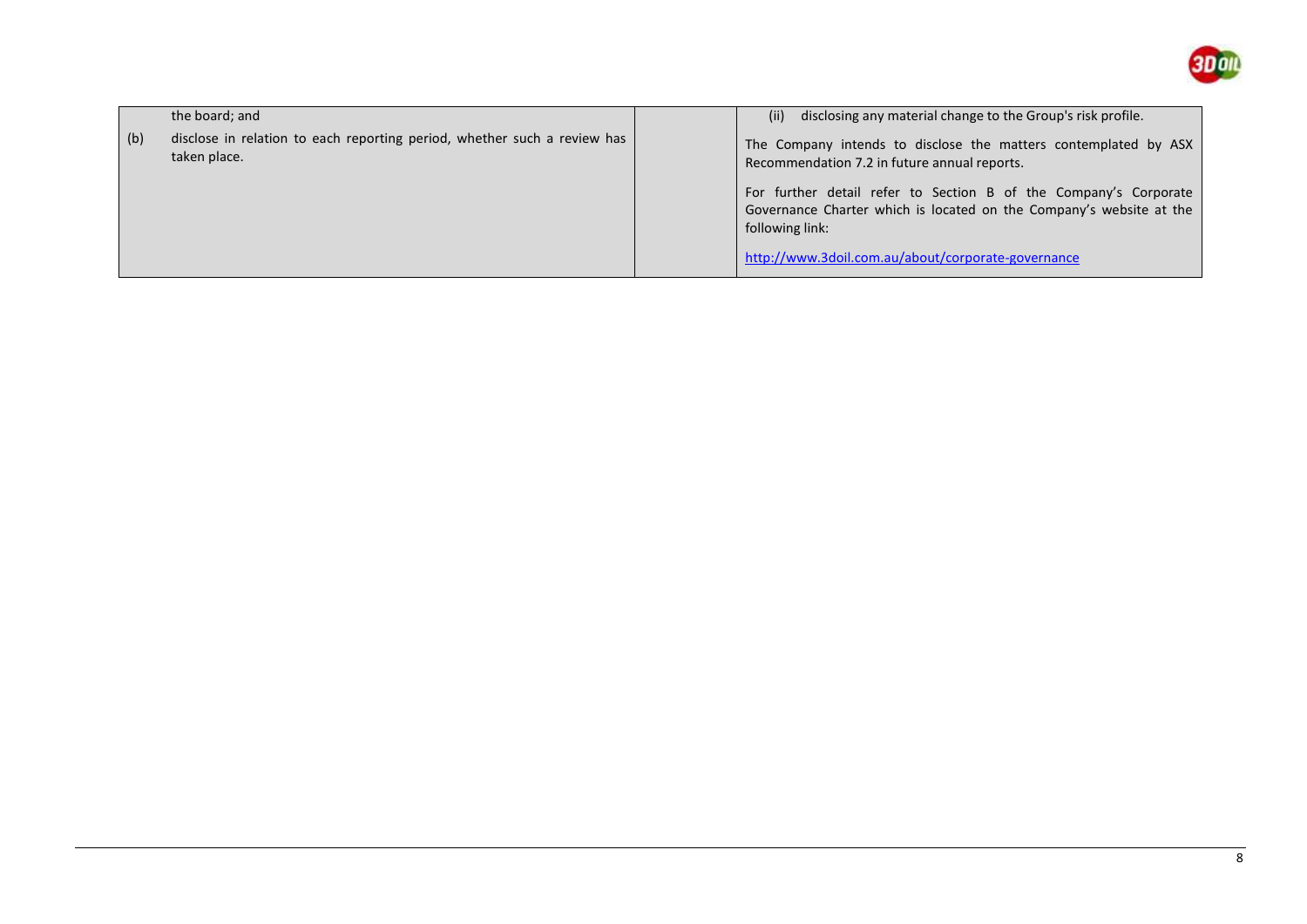

| PRINCIPLES AND RECOMMENDATIONS                                                                                                                                                                                                                                                                                                                                                                                                                                                           | <b>COMPLY</b><br>(YES/NO)                                           | <b>EXPLANATION</b>                                                                                                                                                                                                                                                                                                                                                                                                                                        |
|------------------------------------------------------------------------------------------------------------------------------------------------------------------------------------------------------------------------------------------------------------------------------------------------------------------------------------------------------------------------------------------------------------------------------------------------------------------------------------------|---------------------------------------------------------------------|-----------------------------------------------------------------------------------------------------------------------------------------------------------------------------------------------------------------------------------------------------------------------------------------------------------------------------------------------------------------------------------------------------------------------------------------------------------|
| <b>Recommendation 7.3</b><br>A listed entity should disclose:<br>if it has an internal audit function, how the function is structured and what<br>(a)<br>role it performs; or<br>if it does not have an internal audit function, that fact and the processes it<br>(b)<br>employs for evaluating and continually improving the effectiveness of its<br>risk management and internal control processes.                                                                                   | a. $N/A$<br>b. Yes                                                  | The Company does not have an internal audit function. The Audit<br>Committee directly oversees relevant risk areas as part of its risk<br>management function.<br>For further detail refer to Section B of the Company's Corporate<br>Governance Charter for further detail which is located on the Company's<br>website at the following link:<br>http://www.3doil.com.au/about/corporate-governance                                                     |
| <b>Recommendation 7.4</b><br>A listed entity should disclose whether, and if so how, it has regard to economic,<br>environmental and social sustainability risks and, if it does, how it manages or<br>intends to manage those risks.<br>Principle 8: Remunerate fairly and responsibly                                                                                                                                                                                                  | <b>Yes</b>                                                          | There is no material exposure to economic and social sustainability risks.<br>The Company details the environmental risks in the Directors Report it the<br>2017 Annual Report.                                                                                                                                                                                                                                                                           |
| <b>Recommendation 8.1</b>                                                                                                                                                                                                                                                                                                                                                                                                                                                                |                                                                     |                                                                                                                                                                                                                                                                                                                                                                                                                                                           |
| The board of a listed entity should:                                                                                                                                                                                                                                                                                                                                                                                                                                                     |                                                                     |                                                                                                                                                                                                                                                                                                                                                                                                                                                           |
| have a remuneration committee which:<br>(a)<br>has at least three members, a majority of whom are independent<br>(i)<br>directors; and<br>is chaired by an independent director,<br>(ii)<br>and disclose:<br>the charter of the committee;<br>(iii)<br>the members of the committee; and<br>(iv)<br>as at the end of each reporting period, the number of times the<br>(v)<br>committee met throughout the period and the individual attendances<br>of the members at those meetings; or | $(a)$ No<br>(i) N/A<br>(ii) N/A<br>(iii) N/A<br>(iv) N/A<br>(v) N/A | Due to the size of the Company and its Board, the Board will fulfil the roles<br>and responsibilities in relation to the remuneration of directors and senior<br>executives.<br>The Company intends to disclose the matters contemplated by<br>Recommendation 8.1(b) in future annual reports.<br>Refer Section C of the Company's Corporate Governance Charter for<br>further detail which is located on the Company's website at the following<br>link: |
| if it does not have a remuneration committee, disclose that fact and the<br>(b)<br>processes it employs for setting the level and composition of remuneration<br>for directors and senior executives and ensuring that such remuneration is<br>appropriate and not excessive.                                                                                                                                                                                                            | b. Yes                                                              | http://www.3doil.com.au/about/corporate-governance                                                                                                                                                                                                                                                                                                                                                                                                        |